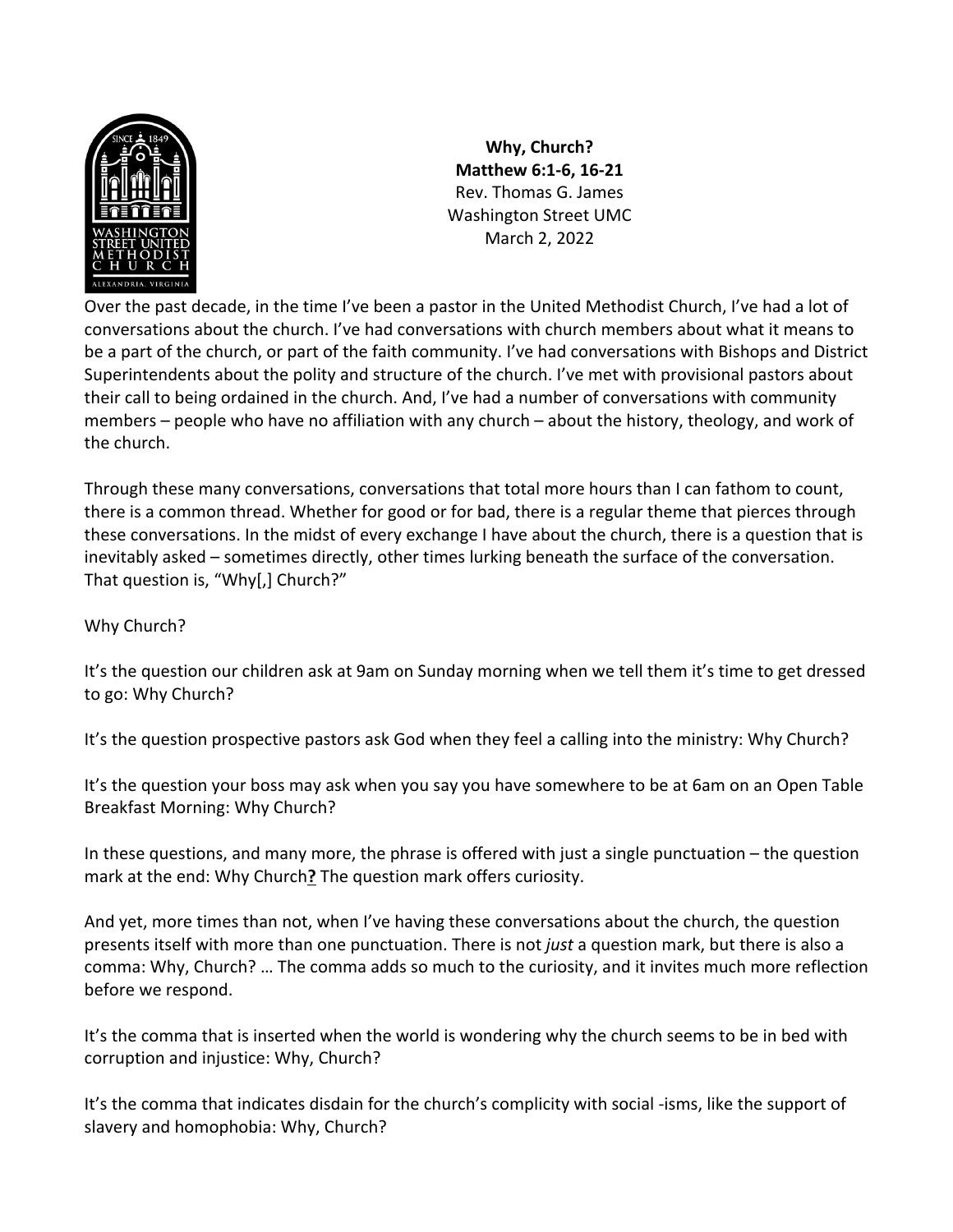It's the comma that condemns the hypocrisy that is seem as defining of so many church goers: Why, Church?

The question mark, when found alone, invites the kind of conversations we like to have – it invites our sharing the good of the church. The question mark, by itself, invites us to express the joy and the love that has drawn *us* into the church.

But the comma invites something more. The comma asks for something that no simple response can offer. The comma … this brief and momentary pause between why … and … church … it asks for something deeper and more demanding than we might be able to offer in an elevator speech on why we belong to the church.

The comma, at the core of this question, invites a pause for reflection.

Today is Ash Wednesday, which marks the beginning of Lent. The season of Lent – like the comma – offers an invitation to pause for reflection and questioning.

It is believed that the season of Lent was implemented into the church following the Council of Nicea in the  $4<sup>th</sup>$  Century as a time for the church to prepare itself for Easter. Lent is thus a 40-day season during which we are invited to reflect, repent, and rededicate ourselves to the work of God in the world work that is celebrated at the conclusion of Lent in the holy remembrance of God's witness of love and life in the resurrection of Jesus Christ.

Our Lenten focus here at Washington Street is going to be on this question, Why, [comma] Church? We are going to use this season that invites a focus on our brokenness, to consider the brokenness of the church.

Tonight, as begin this journey on Ash Wednesday, I want to consider the question: Why, Church, are you so self-obsessed? … Why does everything have to be about you?

My senior year at Wesley Theological Seminary, I was elected as the president for the Student Government Association. I assure you that doesn't mean anything nearly as cool as you may think. I was perhaps the most gullible? Or perhaps most church-nerdy? … No, I was definitely *not* the most church nerdy. … Anyway, one thing it did mean was that I was the primary student tasked with advocating on behalf of the student body before the seminary administration. I got to sit in on the meetings with the Board of Trustees, and had some one-on-one conversations with the president of the seminary, Rev. Dr. David McAllister-Wilson. … Can I call him David? … I'm going to call him David.

I remember vividly one conversation I had with David. He said to me that one of the other theological seminaries in America had been offered something like a \$60million gift, but that the gift had one string attached: the giver wanted a building at the school named after them. The gift was contingent upon the school being willing to offer some form of public and lasting acknowledgement of the giver's name – specifically, the naming of an education building.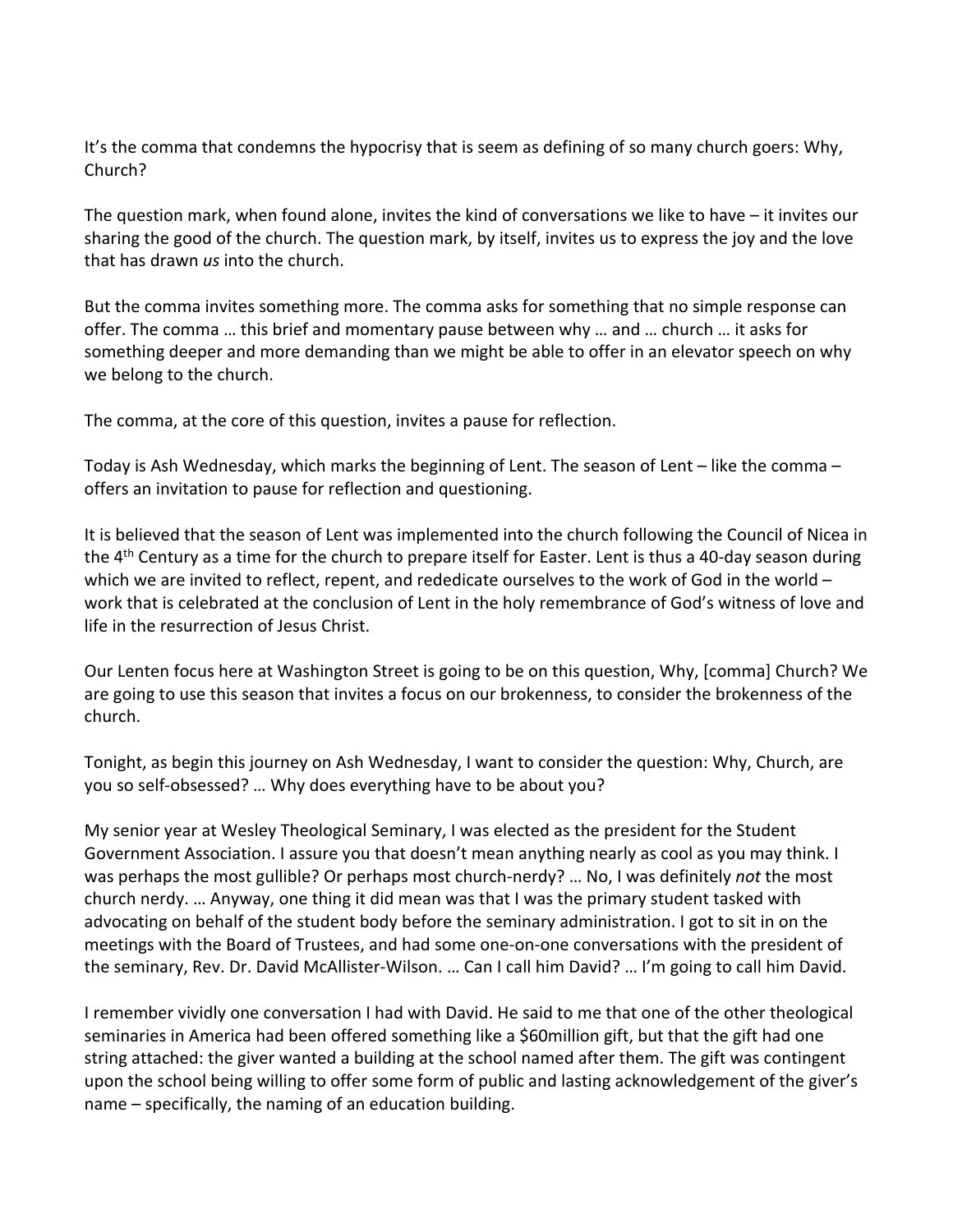And the scripture reads, "Beware of practicing your piety before others in order to be seen by them; for then you have no reward from your Father in heaven."

The sermon should be able to end right there, right? … Yet this \$60million gift is just the icing on the cake – or the tip of the iceberg that is the visible manifestation of the years of influence that has come from the corporate church herself. This practice of calling for attention, for public displays of personal piety, it is steeped in our tradition – just look at the names that adorn the windows of this sanctuary.

Now, before I continue, I want to offer pause, because this is – among the many questions we will be asking in the 40 days that lie ahead – a complicated and delicate question. It's delicate because in some situations, the names on the plaques and windows are names to which we are connected. I mean, the plaque here under my hand is that of the Rev. H. P. Clarke, the pastor of the church in the 1940s. Rev. Clarke was the father of Virginia Backus, a saint of the church who just joined the heavenly host five years ago. There are memories and histories associated with the names that adorn the walls of most churches, if not found in the name of the church itself.

And this is complicated, because, and let's just be honest, the church needs some good publicity. A few years ago when we started offering school bookbags to the students at Jefferson Houston, our Mission and Ministry team had a lengthy conversation about whether or not to include a bookmark that named these bookbags as having been gifted by the church. We felt in one way that it wasn't a necessity  $$ that it really didn't matter if the recipients knew that the church had donated these backpacks. And yet, we also knew that including a bookmark was one of the easiest ways to be able to say that "there's at least one church in the community that cares about your success in school." For as much negative attention as the church gets – especially in relationship to children – a little good news isn't bad, right?

As complicated and delicate as the subject is, our scriptural text doesn't offer much latitude.

Verse two reads, "whenever you give alms (that is, when you give anything – money or food – to the poor), do not sound a trumpet before you, as the hypocrites do in the synagogues and in the streets, so that they may be praised by others." It continues in verse 3, saying, "When you do give alms, do not let your left hand know what your right hand is doing, so that your alms may be done in secret." The text suggests not only should you not seek public notice or notoriety for your giving, but you shouldn't even pat yourself on the back. It indicates that, if you're giving to the poor for public reward, then you will have earned your reward, and the Lord will have no further reward to give you.

But the text doesn't just limit the issue of recognition to the giving of alms; it extends these restrictions to prayer. "Whenever you pray," verse 5 begins, "do not be like the hypocrites; for they love to stand and pray in the synagogues and at the street corners, so that they may be seen by others. Truly, I tell you, they have received their reward." Further, verse 6 continues, "Whenever you pray, go into your room and shut the door and pray to your Father who is in secret." I think for most of us, this one is a bit easier to follow. Right? Not everyone loves speaking in public, and few of us volunteer to pray even in small group zoom calls. Though, as for the public witness of the church, perhaps someone should fill in Westboro Baptist on the prohibition of praying on street corners. Surely this prohibition extends to prayers of condemnation as much as it does prayers of supplication and thanksgiving?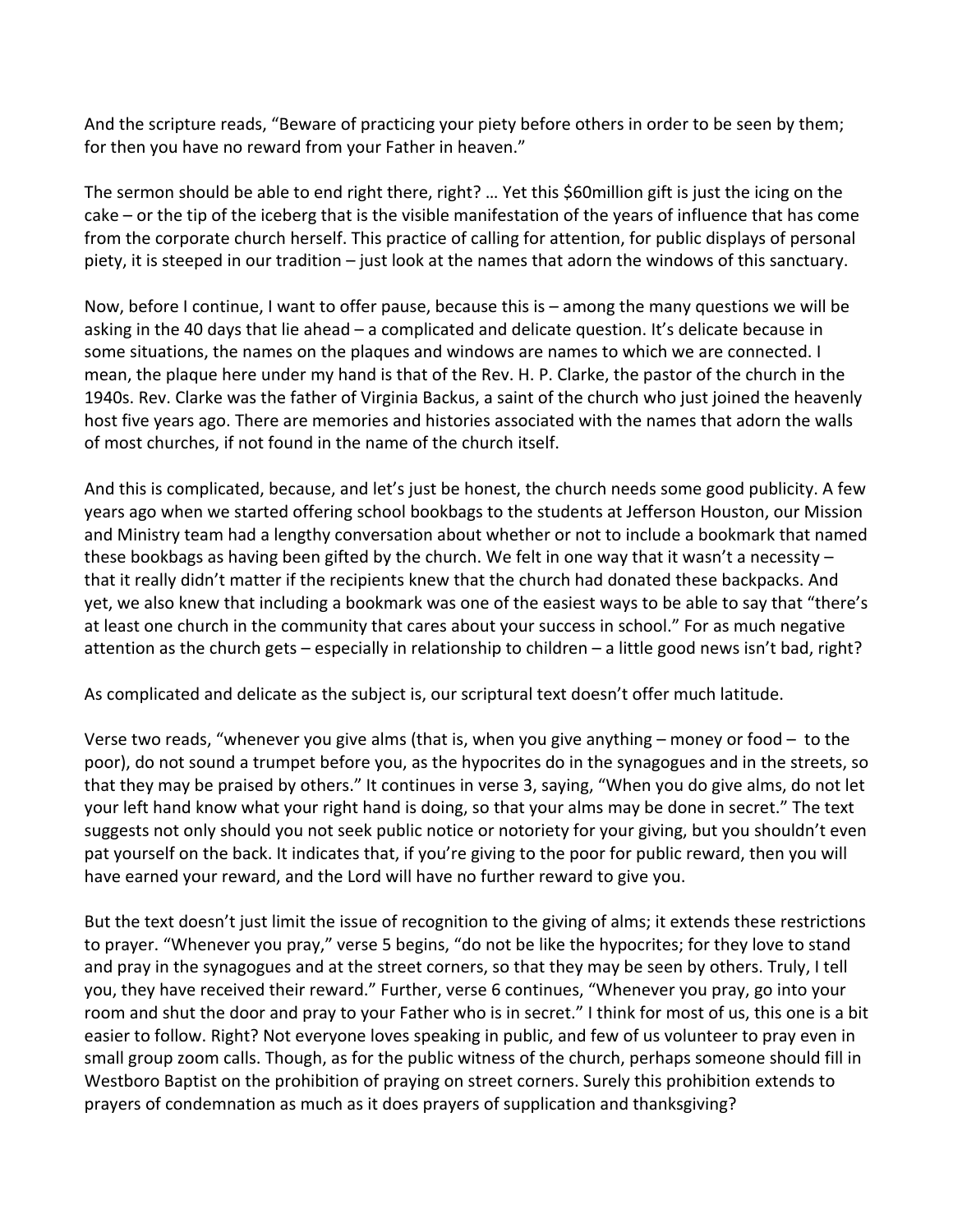Almsgiving and prayer, anything else Lord? … What's that, yes?

Verse 16 picks up: "Whenever you fast, do not look dismal, like the hypocrites, for they disfigure their faces so as to show others that they are fasting. Truly I tell you, they have received their reward." … Ok, so, don't make myself look miserable when I'm fasting. Got it.

Is that all?

Verse 19: "Do not store up for yourselves treasures on earth, where moth and rust consume and where thieves break in and steal; but store up for yourselves treasures in heaven, where neither moth nor rust consumes and where thieves do not break in and steal. For where your treasure is, there your heart will be also."

Prayer, almsgiving, fasting, storing up worldly treasures … done for personal vanity and self-acclaim. Why, Church?

Did you catch the theme of Jesus' critique in these four areas of faithfulness? Jesus doesn't say we shouldn't pray. In fact, in verses 7-15, which we didn't read tonight, Jesus teaches us how to pray. And Jesus doesn't say we shouldn't give alms; in fact, Jesus says we should give to those who have need. Jesus goes so far as to say we can't just give the minimum, that we should even give the coat off our back; and he says to the rich young ruler, he should give it all away. And Jesus doesn't say we shouldn't fast; in truth, Jesus encourages the practice of fasting and demonstrates the practice of fasting in the wilderness for forty days. And while Jesus doesn't outright critique having great wealth, he certainly puts a lot of expectations on those who have great wealth. He says that wealth is one of the greatest obstacles to true faithfulness – and that it's harder for a wealthy individual to enter heaven than for a camel to go going through the eye of a needle.

But look back at the scripture – if Jesus isn't critiquing the practices in and of themselves, what is the challenge? It is not the practice, it is the recognition and reward. The phrase, "Truly I tell you, they have received their reward," is repeated word-for-word three times. Jesus' focus is that "true piety (true faithfulness) is not for show."i

Scholar Douglas Hare sums up this text this way; he writes, "True religion consists in acknowledging that God alone is God. True piety, therefore, comprises practices that give form and substance to this acknowledgement. Giving, prayer, and fasting, if undertaken for the praise it will win from others, is basically irreligious, and the practitioner who pretends to be seeking to glorify God but in fact is intent only on seeking self-glory is a hypocrite."ii

And yet, so much of what we do as the church is done in – at minimum – a veiled attempt at self-glory.

I was part of a call recently with some leaders at the conference level who are looking to create a new staff position – a worthy and necessary position – to help the conference with the ministries of racial equity, inclusion, and justice. When talking about the need for this position, one of the leaders indicated that such a position doesn't exist in any of our United Methodist Conferences. They talked about this position as one that might be a model around the concerns of racial equity that other